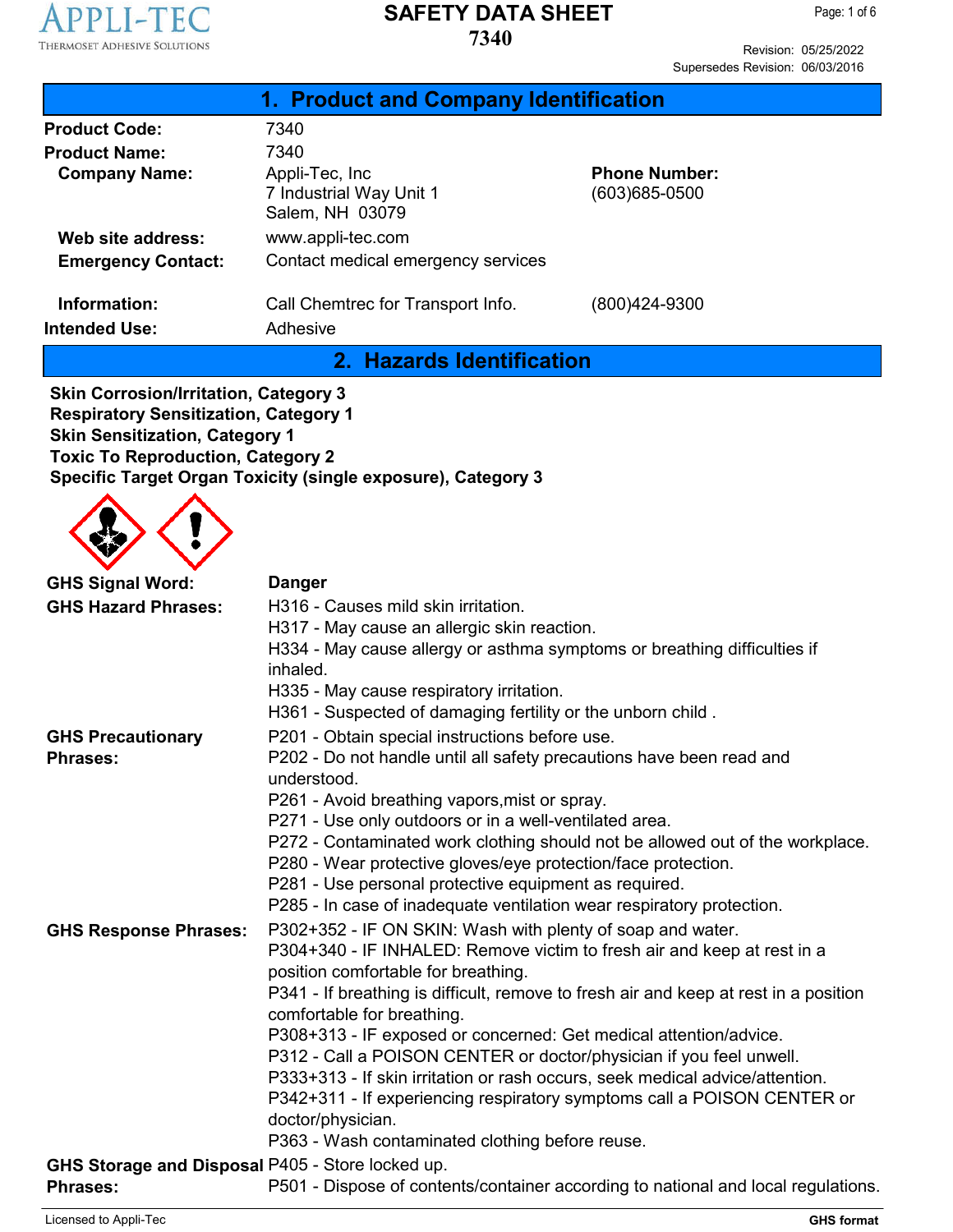

Page: 2 of 6

Revision: 05/25/2022 Supersedes Revision: 06/03/2016

|                               | <b>OSHA Regulatory Status:</b> This material is classified as hazardous under OSHA regulations. |
|-------------------------------|-------------------------------------------------------------------------------------------------|
| Inhalation:                   | Harmful if inhaled. Causes respiratory tract irritation.                                        |
| <b>Skin Contact:</b>          | Causes skin irritation. May cause allergic skin reaction.                                       |
| <b>Eye Contact:</b>           | Causes serious eye irritation.                                                                  |
| Ingestion:                    | Harmful if swallowed.                                                                           |
| <b>Additional Information</b> | No data available.                                                                              |
|                               |                                                                                                 |

# **3. Composition/Information on Ingredients**

| CAS#           | <b>Hazardous Components (Chemical Name)</b>                     | Concentration   |
|----------------|-----------------------------------------------------------------|-----------------|
| 1344-28-1      | Aluminum oxide                                                  | $70.0 - 80.0 %$ |
| 69102-90-5     | Polybutadiene                                                   | $10.0 - 20.0 %$ |
| 68611-44-9     | Modified silicon dioxide                                        | $1.0 - 5.0 %$   |
| 28182-81-2     | Poly(hexamethylene diisocyanate)                                | $1.0 - 5.0 %$   |
| 71631-15-7     | C.I. Pigment Black 30                                           | $0.1 - 1.0 %$   |
| 119-47-1       | Phenol, 2, 2'-methylenebis 6-(1, 1-dimethylethyl)-4-<br>methyl- | $0.1 - 1.0 %$   |
| $822 - 06 - 0$ | Hexamethylene-1,6-diisocyanate                                  | $0.0 - 0.1 %$   |

### **Additional Information** Exact percentages have been withheld as a trade secret.

# **4. First Aid Measures**

| <b>Emergency and First Aid</b><br><b>Procedures:</b>    |                                                                                                                                                                                                                                      |
|---------------------------------------------------------|--------------------------------------------------------------------------------------------------------------------------------------------------------------------------------------------------------------------------------------|
| In Case of Inhalation:                                  | Remove to fresh air. If not breathing, give artificial respiration. If breathing is<br>difficult, give oxygen. Get immediate medical attention.                                                                                      |
| In Case of Skin Contact:                                | Remove contaminated clothing. Wash skin with soap and water. Get medical<br>attention. Wash contaminated clothing before reuse.                                                                                                      |
| In Case of Eye Contact:                                 | Immediately flush eyes with plenty of water for at least 15 minutes, occasionally<br>lifting the upper and lower eyelids. Get medical attention/advice.                                                                              |
| In Case of Ingestion:                                   | Do NOT induce vomiting. Never give anything by mouth to an unconscious<br>person. Get medical advice/attention.                                                                                                                      |
| <b>Note to Physician:</b>                               | Treat symptomatically and supportively.                                                                                                                                                                                              |
|                                                         | <b>5. Fire Fighting Measures</b>                                                                                                                                                                                                     |
| <b>Flash Pt:</b>                                        | >93.00 C                                                                                                                                                                                                                             |
| <b>Explosive Limits:</b>                                | LEL: No data.<br>UEL: No data.                                                                                                                                                                                                       |
|                                                         |                                                                                                                                                                                                                                      |
| <b>Autoignition Pt:</b>                                 | No data.                                                                                                                                                                                                                             |
| <b>Suitable Extinguishing</b><br>Media:                 | Use water spray, dry chemical, carbon dioxide, or alcohol-resistant foam.                                                                                                                                                            |
|                                                         | Fire Fighting Instructions: As in any fire, wear a self-contained breathing apparatus in pressure-demand,<br>MSHA/NIOSH (approved or equivalent), and full protective gear. Use water<br>spray to keep fire-exposed containers cool. |
| Flammable Properties and No data available.<br>Hazards: |                                                                                                                                                                                                                                      |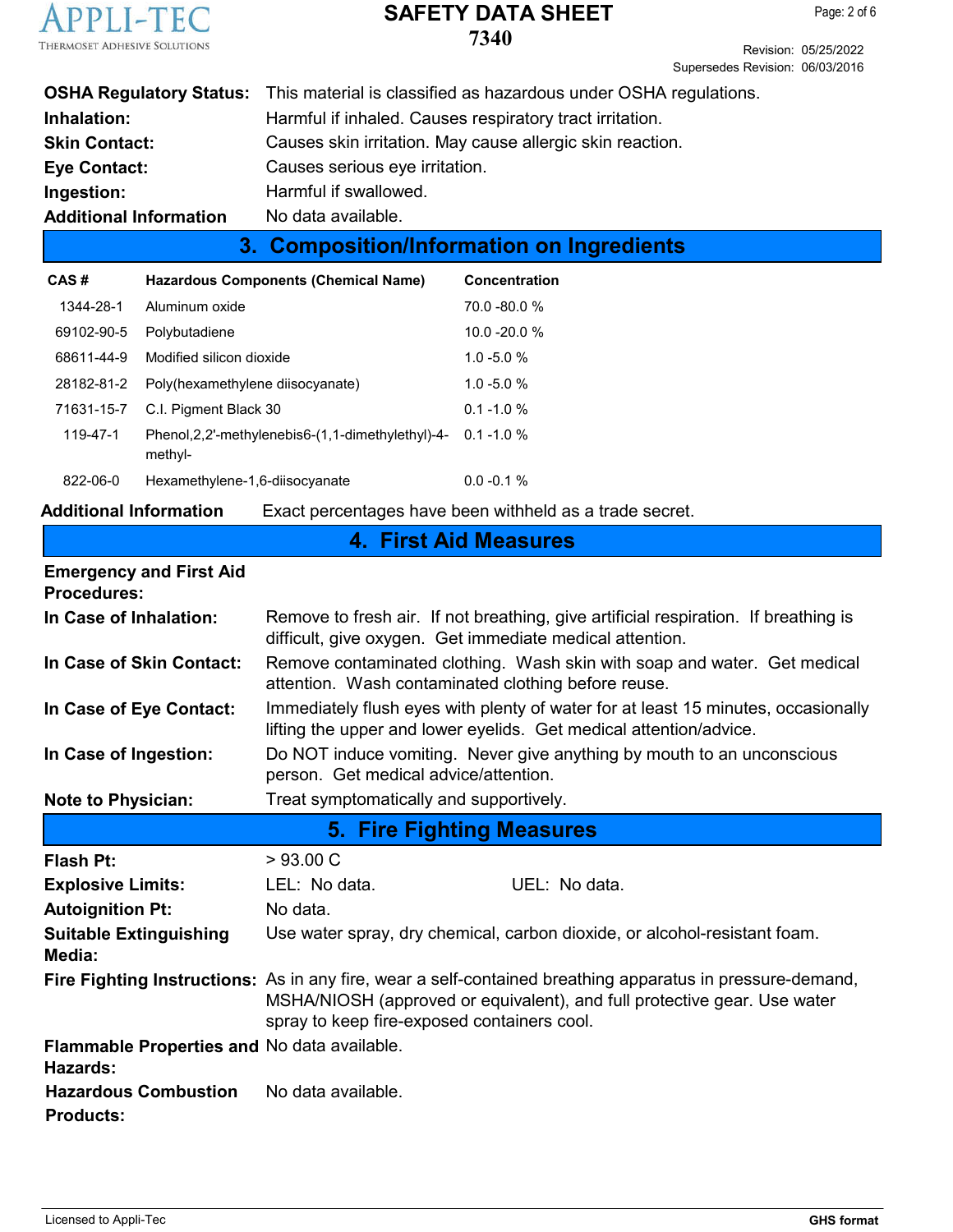

**7340**

Revision: 05/25/2022 Supersedes Revision: 06/03/2016

| 6. Accidental Release Measures                                            |                                                                  |                                                         |                                    |               |                                                                                                                                                                                                                                                                            |                                                                                    |
|---------------------------------------------------------------------------|------------------------------------------------------------------|---------------------------------------------------------|------------------------------------|---------------|----------------------------------------------------------------------------------------------------------------------------------------------------------------------------------------------------------------------------------------------------------------------------|------------------------------------------------------------------------------------|
| <b>Material Is Released Or</b><br>Spilled:                                |                                                                  | place in a chemical waste container.                    |                                    |               | Steps To Be Taken In Case Use proper personal protective equipment as indicated in Section 8. Provide<br>ventilation. Evacuate personnel to safe areas. Discharge into the environment<br>must be avoided. Absorb spill with inert material (e.g. dry sand or earth), then |                                                                                    |
|                                                                           |                                                                  |                                                         | <b>7. Handling and Storage</b>     |               |                                                                                                                                                                                                                                                                            |                                                                                    |
| in Handling:<br>in Storing:                                               | <b>Precautions To Be Taken</b><br><b>Precautions To Be Taken</b> | ingestion and inhalation.<br>Store at $\le$ -40 deg.C.  |                                    |               |                                                                                                                                                                                                                                                                            | Use with adequate ventilation. Avoid contact with eyes, skin, and clothing. Avoid  |
|                                                                           |                                                                  | 8. Exposure Controls/Personal Protection                |                                    |               |                                                                                                                                                                                                                                                                            |                                                                                    |
| CAS#                                                                      | <b>Partial Chemical Name</b>                                     |                                                         | <b>OSHA TWA</b>                    |               | <b>ACGIH TWA</b>                                                                                                                                                                                                                                                           | <b>Other Limits</b>                                                                |
| 1344-28-1                                                                 | Aluminum oxide                                                   |                                                         | PEL: 15 (dust); 5 (resp.)<br>mg/m3 |               | TLV: 10 mg/m3 (E)                                                                                                                                                                                                                                                          | No data.                                                                           |
| 69102-90-5                                                                | Polybutadiene                                                    |                                                         | No data.                           |               | No data.                                                                                                                                                                                                                                                                   | No data.                                                                           |
| 68611-44-9                                                                | Modified silicon dioxide                                         |                                                         | No data.                           |               | No data.                                                                                                                                                                                                                                                                   | No data.                                                                           |
| 28182-81-2                                                                | Poly(hexamethylene diisocyanate)                                 |                                                         | No data.                           |               | No data.                                                                                                                                                                                                                                                                   | No data.                                                                           |
| 71631-15-7                                                                | C.I. Pigment Black 30                                            |                                                         | No data.                           |               | TWA: 0.2 mg/m3 (IHL)                                                                                                                                                                                                                                                       | No data.                                                                           |
| 119-47-1                                                                  | ylethyl)-4-methyl-                                               | Phenol, 2, 2'-methylenebis6-(1, 1-dimeth                | No data.                           |               | No data.                                                                                                                                                                                                                                                                   | No data.                                                                           |
| 822-06-0                                                                  | Hexamethylene-1,6-diisocyanate                                   |                                                         | TWA: 5 mg/m3                       |               | TLV: 0.005 ppm                                                                                                                                                                                                                                                             | No data.                                                                           |
| <b>Respiratory Equipment</b><br>(Specify Type):<br><b>Eye Protection:</b> |                                                                  | Safety glasses.                                         |                                    |               | Use a NIOSH/MSHA or European Standard EN 149 approved respirator if<br>exposure limits are exceeded or if irritation or other symptoms are experienced.                                                                                                                    |                                                                                    |
| <b>Protective Gloves:</b>                                                 |                                                                  |                                                         |                                    |               | Wear appropriate protective gloves to prevent skin exposure.                                                                                                                                                                                                               |                                                                                    |
| <b>Engineering Controls</b><br>(Ventilation etc.):                        |                                                                  | exposure limits.                                        |                                    |               | Other Protective Clothing: Wear appropriate protective clothing to prevent skin exposure.<br>Facilities storing or utilizing this material should be equipped with an eyewash<br>other engineering controls to control airborne levels below recommended                   | facility and a safety shower. Use process enclosure, local exhaust ventilation, or |
| e Practices:                                                              |                                                                  | hands before breaks and at the end of workday.          |                                    |               | Work/Hygienic/Maintenanc Handle in accordance with good industrial hygiene and safety practice. Wash                                                                                                                                                                       |                                                                                    |
|                                                                           |                                                                  | 9. Physical and Chemical Properties                     |                                    |               |                                                                                                                                                                                                                                                                            |                                                                                    |
| <b>Physical States:</b><br><b>Appearance and Odor:</b>                    |                                                                  | [ ] Gas<br>Appearance: Gray. Paste.<br>Odor: weak odor. | [X] Liquid<br>[ ] Solid            |               |                                                                                                                                                                                                                                                                            |                                                                                    |
| pH:                                                                       |                                                                  | No data.                                                |                                    |               |                                                                                                                                                                                                                                                                            |                                                                                    |
| <b>Melting Point:</b>                                                     |                                                                  | No data.                                                |                                    |               |                                                                                                                                                                                                                                                                            |                                                                                    |
| <b>Boiling Point:</b>                                                     |                                                                  | No data.                                                |                                    |               |                                                                                                                                                                                                                                                                            |                                                                                    |
| <b>Flash Pt:</b>                                                          |                                                                  | >93.00 C                                                |                                    |               |                                                                                                                                                                                                                                                                            |                                                                                    |
| <b>Evaporation Rate:</b>                                                  |                                                                  | No data.                                                |                                    |               |                                                                                                                                                                                                                                                                            |                                                                                    |
| <b>Flammability (solid,</b><br>gas):                                      |                                                                  | No data available.                                      |                                    |               |                                                                                                                                                                                                                                                                            |                                                                                    |
| <b>Explosive Limits:</b>                                                  |                                                                  | LEL: No data.                                           |                                    | UEL: No data. |                                                                                                                                                                                                                                                                            |                                                                                    |
| Vapor Pressure (vs. Air                                                   |                                                                  | No data.                                                |                                    |               |                                                                                                                                                                                                                                                                            |                                                                                    |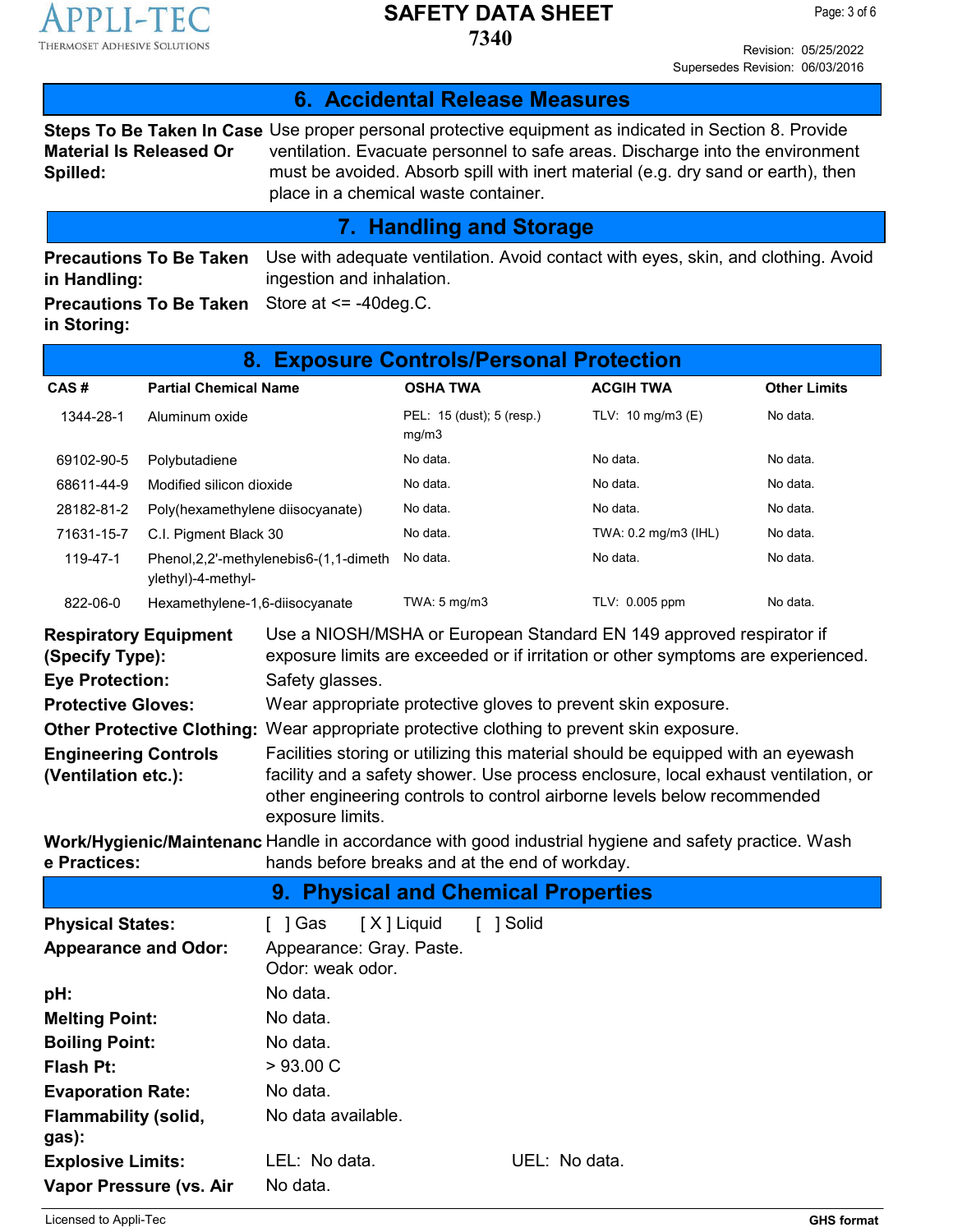

Page: 4 of 6

Revision: 05/25/2022 Supersedes Revision: 06/03/2016

| or mm Hg):                                                  |                                                                                        |
|-------------------------------------------------------------|----------------------------------------------------------------------------------------|
| Vapor Density (vs. Air =<br>$1)$ :                          | No data.                                                                               |
| <b>Specific Gravity (Water =</b><br>$1)$ :                  | ~2.2                                                                                   |
| <b>Solubility in Water:</b>                                 | No data.                                                                               |
| <b>Saturated Vapor</b><br><b>Concentration:</b>             | No data.                                                                               |
| <b>Octanol/Water Partition</b><br><b>Coefficient:</b>       | No data.                                                                               |
| <b>Autoignition Pt:</b>                                     | No data.                                                                               |
| <b>Decomposition</b><br>Temperature:                        | No data.                                                                               |
| <b>Viscosity:</b>                                           | No data.                                                                               |
| Information with regard<br>to primary physical<br>hazard:   |                                                                                        |
|                                                             | <b>10. Stability and Reactivity</b>                                                    |
| <b>Stability:</b>                                           | Unstable $[X]$<br>Stable [ ]                                                           |
| <b>Conditions To Avoid -</b><br>Instability:                | Product will cure at ambient temperatures. Keep in cold storage until ready to<br>use. |
| <b>To Avoid:</b>                                            | <b>Incompatibility - Materials</b> Strong oxidizers. Strong bases, Strong acids.       |
| or Byproducts:                                              | Hazardous Decomposition Carbon oxides, Nitrogen oxides.                                |
| <b>Possibility of Hazardous</b><br><b>Reactions:</b>        | Will occur $[X]$<br>Will not occur $\lceil \quad \rceil$                               |
| <b>Conditions To Avoid -</b><br><b>Hazardous Reactions:</b> | No data available.                                                                     |
|                                                             | 11. Toxicological Information                                                          |
| Toxicological Information: No data available.               |                                                                                        |
| Sensitization:                                              | Skin sensitization.                                                                    |
|                                                             | <b>12. Ecological Information</b>                                                      |
|                                                             | No data available.                                                                     |
|                                                             | <b>13. Disposal Considerations</b>                                                     |
| <b>Waste Disposal Method:</b>                               | Observe all federal, state, and local environmental regulations.                       |
|                                                             | <b>14. Transport Information</b>                                                       |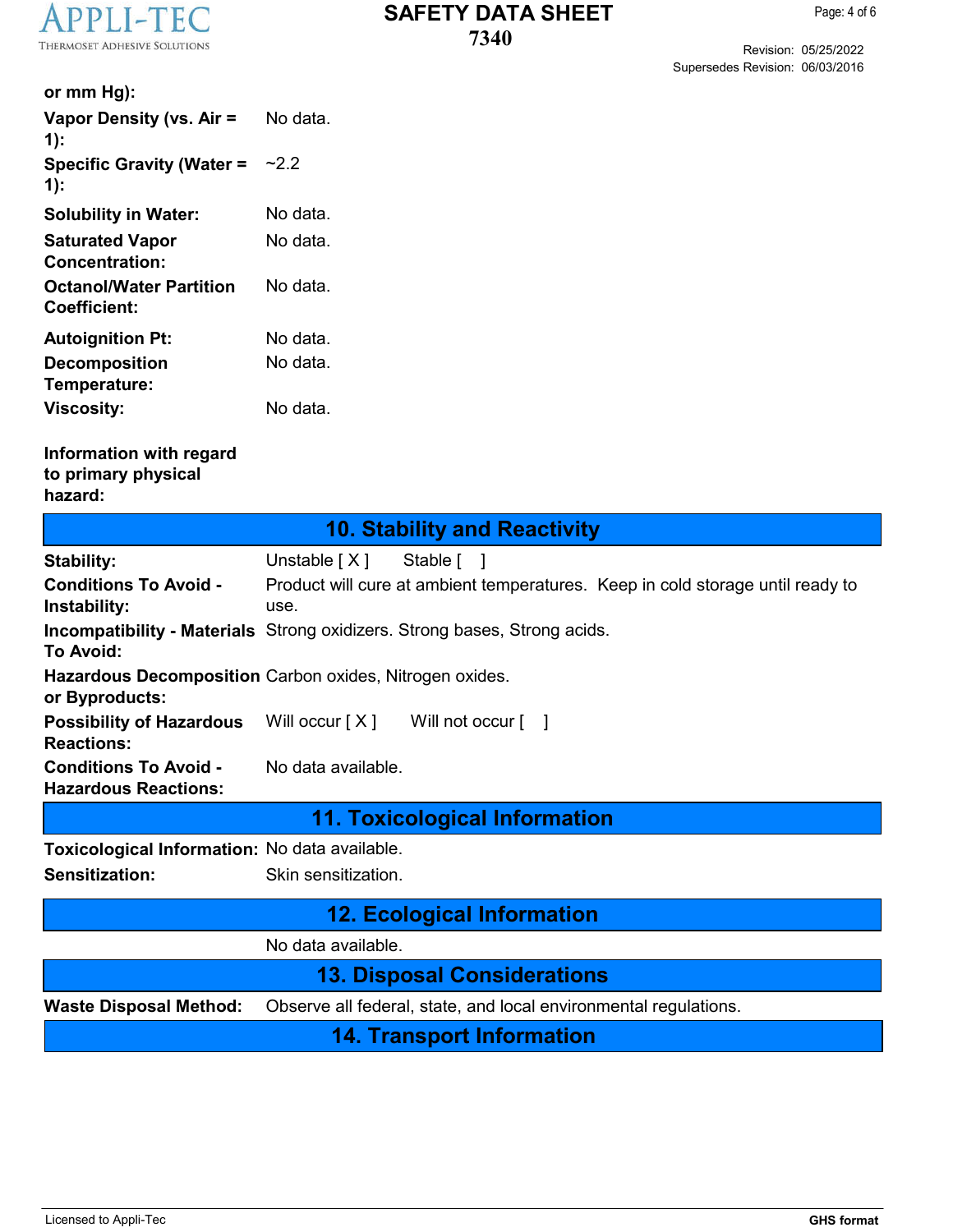

Revision: 05/25/2022 Supersedes Revision: 06/03/2016

#### **LAND TRANSPORT (US DOT):**

| <b>DOT Proper Shipping</b><br>Name:<br><b>DOT Hazard Class:</b> | Not Regulated. |                       |
|-----------------------------------------------------------------|----------------|-----------------------|
| <b>UN/NA Number:</b>                                            |                |                       |
| <b>MARINE TRANSPORT (IMDG/IMO):</b>                             |                |                       |
| <b>IMDG/IMO Shipping Name: Not Regulated.</b>                   |                |                       |
| <b>UN Number:</b>                                               |                | <b>Packing Group:</b> |
| <b>Hazard Class:</b>                                            |                |                       |
| AIR TRANSPORT (ICAO/IATA):                                      |                |                       |
| <b>ICAO/IATA Shipping Name: Not Regulated.</b>                  |                |                       |
| <b>UN Number:</b>                                               |                | <b>Packing Group:</b> |
| <b>Hazard Class:</b>                                            |                |                       |

#### **15. Regulatory Information**

**EPA SARA (Superfund Amendments and Reauthorization Act of 1986) Lists**

| CAS#       | <b>Hazardous Components (Chemical Name)</b>                     | S. 302 (EHS) | S. 304 RQ | S. 313 (TRI)        |
|------------|-----------------------------------------------------------------|--------------|-----------|---------------------|
| 1344-28-1  | Aluminum oxide                                                  | No           | No.       | Yes                 |
| 69102-90-5 | Polybutadiene                                                   | No           | No.       | No                  |
| 68611-44-9 | Modified silicon dioxide                                        | No           | No.       | No                  |
| 28182-81-2 | Poly(hexamethylene diisocyanate)                                | No           | No.       | No                  |
| 71631-15-7 | C.I. Pigment Black 30                                           | No           | No        | Yes-Cat. N090, N495 |
| 119-47-1   | Phenol, 2, 2'-methylenebis 6-(1, 1-dimethylethyl)-4-<br>methyl- | No           | No.       | No.                 |
| 822-06-0   | Hexamethylene-1,6-diisocyanate                                  | No           | Yes NA    | Yes-Cat. N120, N106 |

#### **California Proposition 65**

**WARNING** This product can expose you to chemicals including C.I. Pigment Black 30, which is known to the State of California to cause cancer. For more information go to www.P65Warnings.ca.gov.

| CAS #      | <b>Hazardous Components (Chemical Name)</b>                     | <b>Other US EPA or State Lists</b> |
|------------|-----------------------------------------------------------------|------------------------------------|
| 1344-28-1  | Aluminum oxide                                                  | <b>TSCA: Inventory</b>             |
| 69102-90-5 | Polybutadiene                                                   | <b>TSCA: Inventory</b>             |
| 68611-44-9 | Modified silicon dioxide                                        | <b>TSCA: Inventory</b>             |
| 28182-81-2 | Poly(hexamethylene diisocyanate)                                | <b>TSCA: Inventory</b>             |
| 71631-15-7 | C.I. Pigment Black 30                                           | <b>TSCA: Inventory</b>             |
|            |                                                                 | CA PROP.65: Yes - Cat.             |
| 119-47-1   | Phenol, 2, 2'-methylenebis 6-(1, 1-dimethylethyl)-4-<br>methyl- | <b>TSCA: Inventory</b>             |
| 822-06-0   | Hexamethylene-1,6-diisocyanate                                  | TSCA: Inventory, 8C, 8D TERM       |